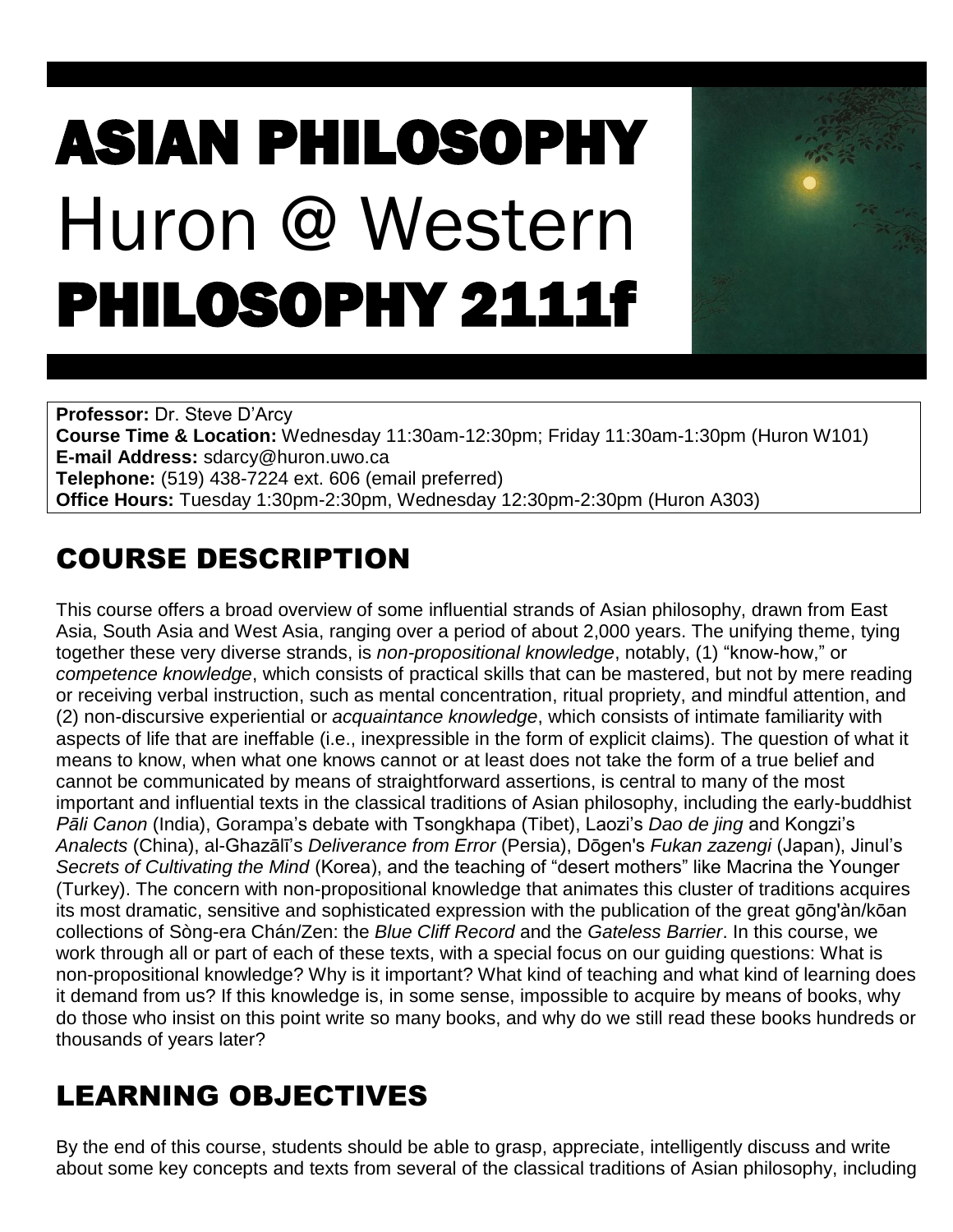early Buddhism, Daoism, Confucianism, Sufism, Desert-Mother asceticism, and Chán/Zen. Concepts covered include the distinction between "substance" (*tǐ*) and "function" (*yòng*); the debate over "sudden" and "gradual" awakening; the contrast between the narrative or discursive and the experiential mind; and the difference between propositional knowledge and both competence knowledge (the cultivation and mastery of practical skills) and intimate-acquaintance knowledge (openness to ineffable aspects of one's life).

# CLASSROOM METHODS

The classes will include lectures, but also substantial discussion of the readings. In order to fully understand and benefit from the lectures, and to contribute fully and effectively to class discussions, students are urged to do the assigned reading prior to class, and to come with questions and insights about them, to be addressed during the class discussions. Regular class attendance is crucial for success on the Final Examination.

# GRADE COMPONENTS

**1. Mid-Term Test**

Worth 20% of final grade Written in class, 11:30am on Wednesday 27 September (50 minutes long)

**2. Essay**

Worth 30% of final grade Due no later than the beginning of class 15 November (Submissions received after this time may not be graded prior to the Final Exam. A late submission penalty of 2% of essay grade per day will be applied to late submissions.)

- **3. Attendance and Participation** Worth 10% of final grade Mark based on attendance and an overall assessment by the Instructor
- **4. Final Examination** Worth 40% of final grade Written as scheduled during the December exam period

## REQUIRED READINGS

All course readings will be made available online, via the course OWL site.

# TENTATIVE SCHEDULE OF READINGS

**6 September: What is Non-propositional knowledge?** *Reading*: Course outline

- **11 September: The Buddha on the Limits of Discursive Knowing** *Reading*: "The Simile of the Snake" (pp. 156-67)
- **13 September: The Buddha on Teaching and Learning** *Reading*: "Short Dialogue with Mālunkya" (pp. 168-72)
- **18 September: The Buddha on Cultivating Mental Skills** *Readings*: "Establishing Mindfulness" (pp. 141-51); "The Stilling of Thoughts" (pp. 152-55)
- **20 September: The Buddha on Self-Awareness and Self-Liberation** *Readings*: "From the Chapter on Causes" (pp. 210-16); "From the Chapter on the Aggregates" (pp. 216-22)

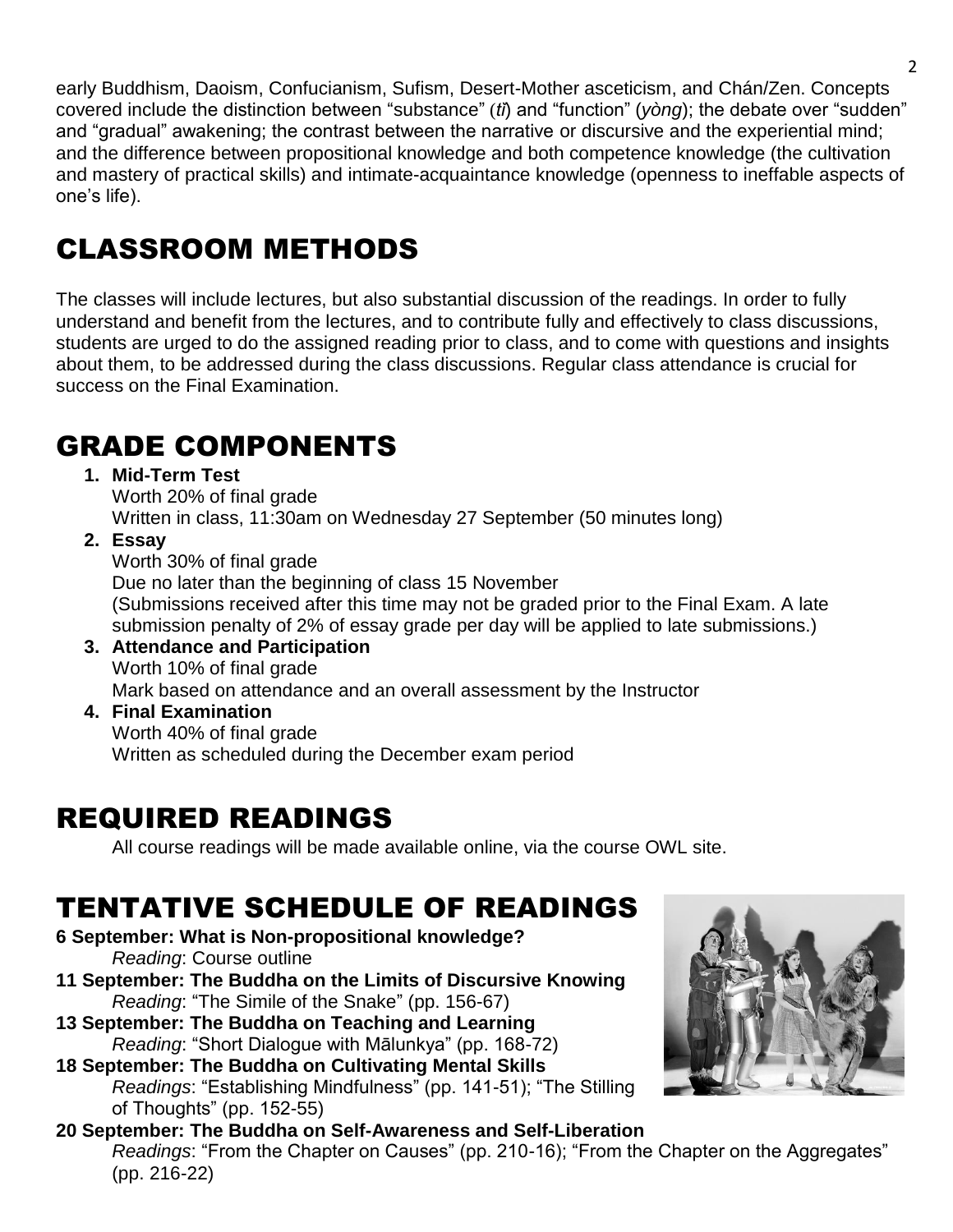| Reading: "Discourse on Indiscriminate Benevolence"                                |
|-----------------------------------------------------------------------------------|
|                                                                                   |
| 27 September: TEST, written in class @11:30am                                     |
| 2 October: Kongzi on Teaching and Learning                                        |
| Reading: Confucius, Lún Yǔ (Analects), Books I-VI, XII-XV                         |
| 4 October: Kongzi on Skill and Propriety                                          |
| Reading: Confucius, Lún Yǔ (Analects), Books I-VI, XII-XV                         |
| 9 October: Laozi on the Dao                                                       |
| Reading: Laozi, Dao De Jing, 1-81                                                 |
| 11 October: Laozi on Substance and Function; non-duality                          |
| Reading: Laozi, Dao De Jing, 1-81                                                 |
| 16 October: Laozi on Kongzi and Artifice                                          |
| Reading: Laozi, Dao De Jing, 1-81                                                 |
| 18 October: Macrina the Younger on Philosophy's Limits                            |
| Reading: "On the Soul and the Resurrection"                                       |
| 23 October: Al-Ghazālī on Doubt                                                   |
| Reading: Al-Ghazālī, Deliverance from Error and Mystical Union with the Almighty. |
| 25 October: Al-Ghazālī on 'Mystical' Knowledge and Ineffability                   |
| Reading: Al-Ghazālī, Deliverance from Error and Mystical Union with the Almighty. |
| 30 October: Gorampa on Non-discursive Knowledge                                   |
| Reading: Gorampa "The Refutation of Tsong kha pa," pp. 115-137                    |
| 1 November: Jinul on Sentience and Sapience; Gradual and Sudden Insight           |
| Readings: Jinul [Chinul], Secrets of Cultivating the Mind                         |
| 6, 8 November: *** No Classes (Fall Reading Week) ***                             |
| 13 November: Dōgen on Nonthinking, Form and Emptiness                             |
| Readings: Dōgen, Fukan Zazengi; The Heart Sutra                                   |
| 15 November: Gōng'àn (Koans)                                                      |
| Reading: Wúmén Huìkāi, Wú Mén Guān (Gateless Barrier), Wúmén's Preface, case 1    |
| 20 November: Gateless Barrier                                                     |
| Reading: Wúmén Huìkāi, Wú Mén Guān (Gateless Barrier), cases 2-24                 |
| 22 November: Gateless Barrier                                                     |
| Reading: Wúmén Huìkāi, Wú Mén Guān (Gateless Barrier), cases 25-48                |
| 27 November: Blue Cliff Record                                                    |
| Reading: Bìyán Lù (Blue Cliff Record), cases 1, 2, 6, 12, 28, 36                  |
| <b>29 November: Blue Cliff Record</b>                                             |
| Reading: Bìyán Lù (Blue Cliff Record), cases 40, 43, 49, 55, 59, 63, 64, 69       |
| 4 December: Blue Cliff Record                                                     |
| Reading: Bìyán Lù (Blue Cliff Record), cases 72, 73, 84, 89, 91, 92               |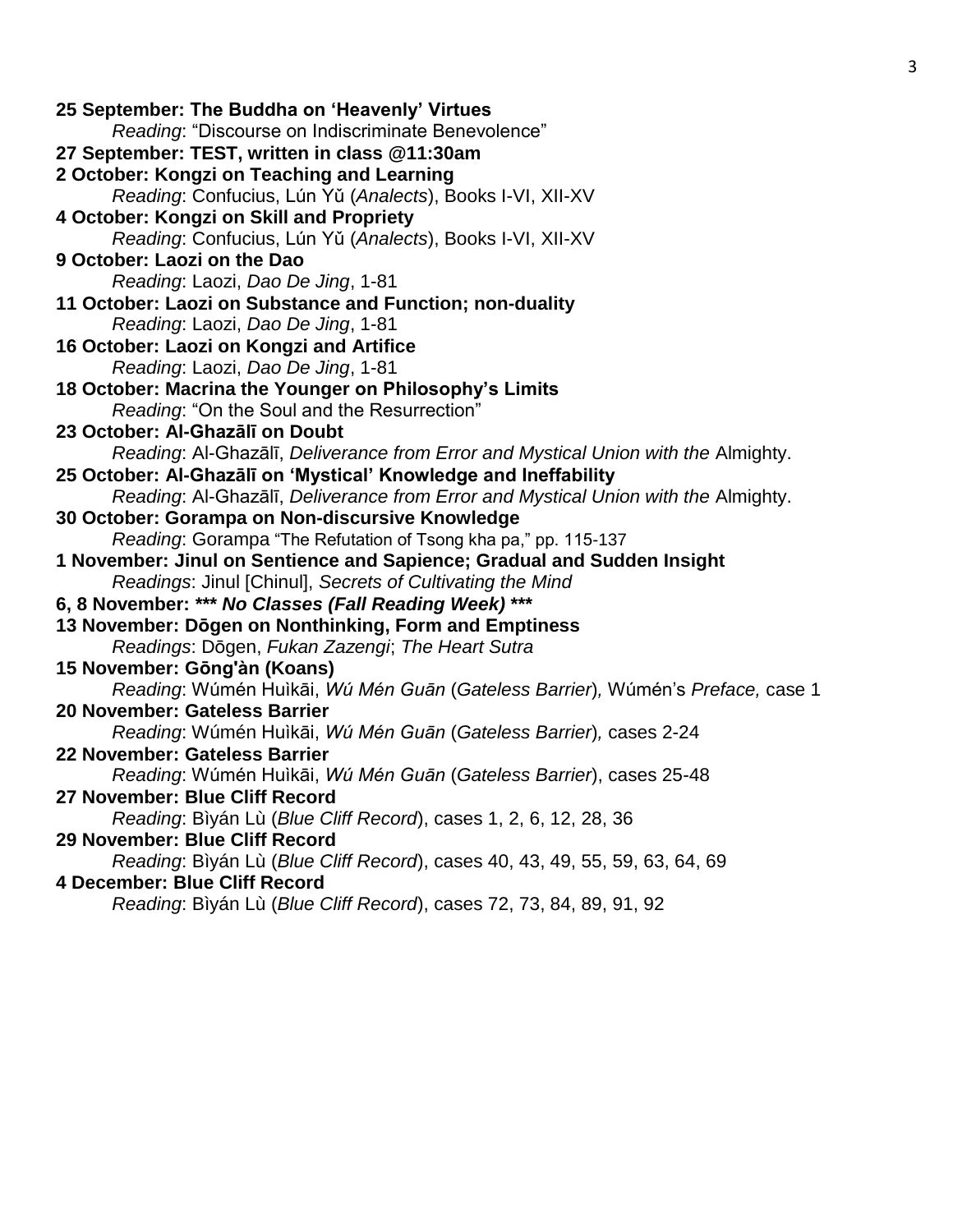

### **Appendix to Course Outlines: Academic Policies & Regulations 2019/2020**

#### **Prerequisite and Antirequisite Information**

Students are responsible for ensuring that they have successfully completed all course prerequisites and that they have not completed any course antirequisites. Unless you have either the requisites for this course or written special permission from your Dean to enrol in it without them, you may be removed from this course and it will be deleted from your record. If you enrol in this course despite having already taken an antirequisite you may be removed from this course and it will be deleted from your record. Removals for these reasons may not be appealed. You will receive no adjustment to your fees in the event that you are dropped from a course for failing to have the necessary prerequisites or for having already taken the antirequisites.

#### **Conduct of Students in Classes, Lectures, and Seminars**

Membership in the community of Huron University College and Western University implies acceptance by every student of the principle of respect for the rights, responsibilities, dignity and well-being of others and a readiness to support an environment conducive to the intellectual and personal growth of all who study, work and live within it. Upon registration, students assume the responsibilities that such registration entails. The academic and social privileges granted to each student are conditional upon the fulfillment of these responsibilities.

In the classroom, students are expected to behave in a manner that supports the learning environment of others. Students can avoid any unnecessary disruption of the class by arriving in sufficient time to be seated and ready for the start of the class, by remaining silent while the professor is speaking or another student has the floor, and by taking care of personal needs prior to the start of class. If a student is late, or knows that he/she will have to leave class early, be courteous: sit in an aisle seat and enter and leave quietly.

Please see the Code of Student Conduct at: [www.huronuc.on.ca/sites/default/files/pdfs/Code%20of%20Student%20Conduct.pdf.](http://www.huronuc.on.ca/sites/default/files/pdfs/Code%20of%20Student%20Conduct.pdf)

#### **Technology**

It is not appropriate to use technology (such as, but not limited to, laptops, cell phones) in the classroom for nonclassroom activities. Such activity is disruptive and is distracting to other students and to the instructor, and can inhibit learning. Students are expected to respect the classroom environment and to refrain from inappropriate use of technology and other electronic devices in class.

#### **Attendance Regulations for Examinations**

A student is entitled to be examined in courses in which registration is maintained, subject to the following limitations:

1) A student may be debarred from writing the final examination for failure to maintain satisfactory academic standing throughout the year.

2) Any student who, in the opinion of the instructor, is absent too frequently from class or laboratory periods in any course will be reported to the Dean of the Faculty offering the course (after due warning has been given). On the recommendation of the Department concerned, and with the permission of the Dean of that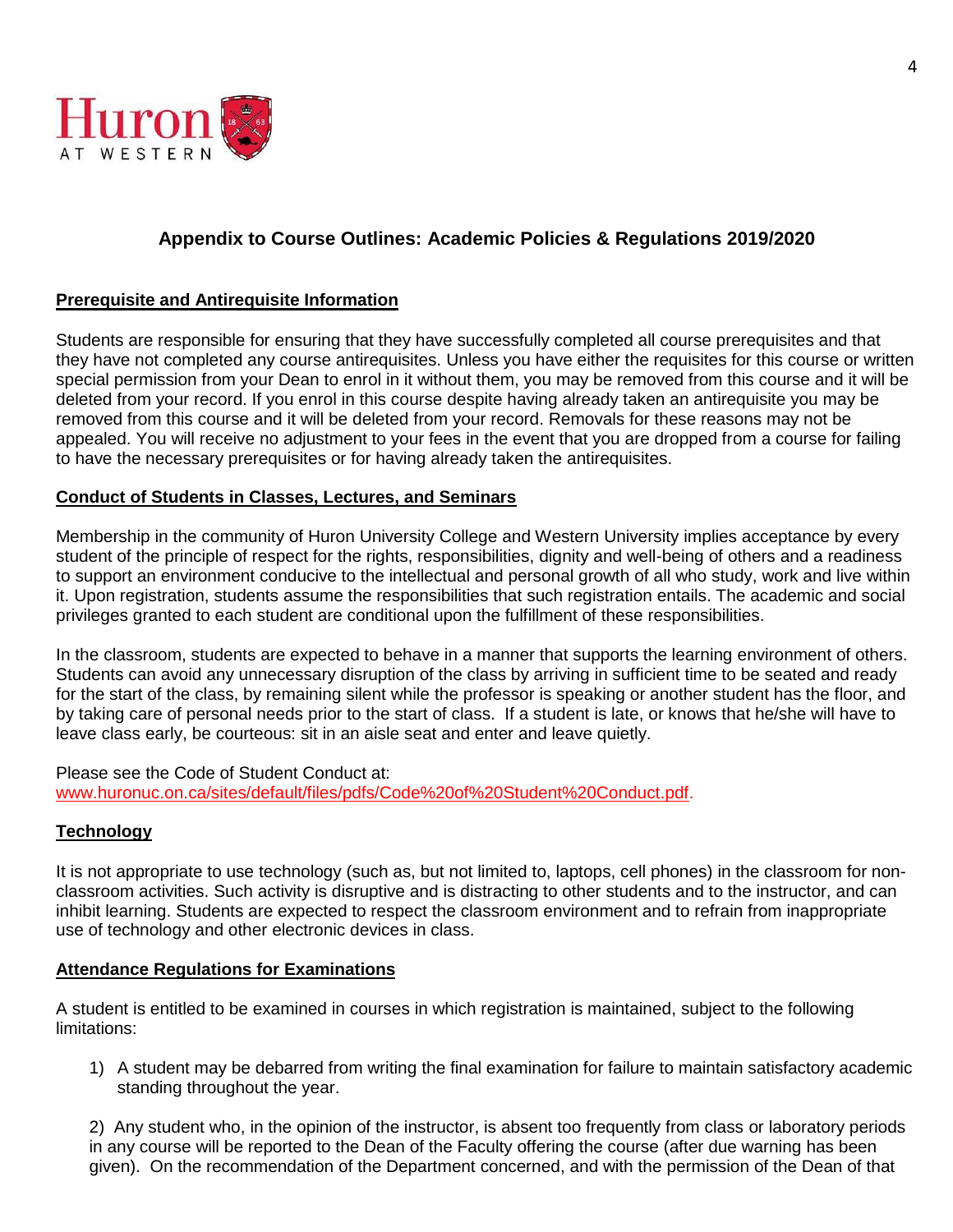Faculty, the student will be debarred from taking the regular examination in the course. The Dean of the Faculty offering the course will communicate that decision to the Dean of the Faculty of registration.

**Short Absences**: If you miss a class due to a minor illness or other problems, check your course outline for information regarding attendance requirements and make sure you are not missing a test or assignment. Cover any readings and arrange to borrow notes from a classmate. Contact the course instructor if you have any questions.

**Extended Absences**: If you have an extended absence, you should contact the course instructor and an Academic Advisor. Your course instructor and Academic Advisor can discuss ways for you to catch up on missed work and arrange academic accommodations, if appropriate and warranted.

It is important to note that the Academic Dean may refuse permission to write the final examination in a course if the student has failed to maintain satisfactory academic standing throughout the year or for too frequent absence from the class or laboratory.

Please see the policy on Attendance Regulations for Examinations here: [https://www.uwo.ca/univsec/pdf/academic\\_policies/exam/attendance.pdf.](https://www.uwo.ca/univsec/pdf/academic_policies/exam/attendance.pdf)

#### **Class Cancellations**

In the event of a cancellation of class, every effort will be made to post all relevant information on the OWL class site at: [https://owl.uwo.ca/portal,](https://owl.uwo.ca/portal) and on the Huron website at [www.huronuc.on.ca/about/accessibility](http://www.huronuc.on.ca/about/accessibility) .

#### **Academic Student Support Services**

For advice on course selections, degree requirements, and for assistance with requests for medical accommodation, students should email an Academic Advisor in Huron's Student Support Services at [huronsss@uwo.ca.](mailto:huronsss@uwo.ca) An outline of the range of services offered is found on the Huron website at: [www.huronuc.ca/student-life-campus/student-services/academic-advising.](http://www.huronuc.ca/student-life-campus/student-services/academic-advising)

Department Chairs and Program Directors and Coordinators are also able to answer questions about their individual programs. Their contact information can be found on the Huron website at: [www.huronuc.ca/student](http://www.huronuc.ca/student-life-campus/art-social-science)[life-campus/art-social-science](http://www.huronuc.ca/student-life-campus/art-social-science) and at

[www.huronuc.ca/student-life-campus/management-and-organizational-studies](http://www.huronuc.ca/student-life-campus/management-and-organizational-studies) .

#### **Adding / Dropping Courses**

If you think that you are too far behind to catch up or that your work load is not manageable, you should consult your Academic Advisor. If you consider reducing your workload by dropping one or more courses, this must be done by the appropriate deadlines. Please refer to the Huron website, [huronuc.ca/student-life-campus/student](https://huronuc.ca/student-life-campus/student-services/academic-advising)[services/academic-advising](https://huronuc.ca/student-life-campus/student-services/academic-advising) or review the list of official Sessional Dates on the Academic Calendar, available here: [http://www.westerncalendar.uwo.ca/SessionalDates.cfm.](http://www.westerncalendar.uwo.ca/SessionalDates.cfm)

You should consult with the course instructor and the Academic Advisor who can help you consider alternatives to dropping one or more courses. Note that dropping a course may affect OSAP and/or Scholarship/Bursary eligibility.

#### **Mental Health & Wellness Support at Huron and at Western**

Students who are stressed, emotionally distressed or in mental health crisis please refer to: [huronuc.ca/student](https://huronuc.ca/student-life-campus/student-services/health-wellness)[life-campus/student-services/health-wellness](https://huronuc.ca/student-life-campus/student-services/health-wellness) for a complete list of options about how to obtain help, or email [Huronwellness@huron.uwo.ca](mailto:Huronwellness@huron.uwo.ca) to access your wellness staff directly.

Additional supports for Health and Wellness may be found and accessed at Western through [www.uwo.ca/uwocom/mentalhealth/.](http://www.uwo.ca/uwocom/mentalhealth/)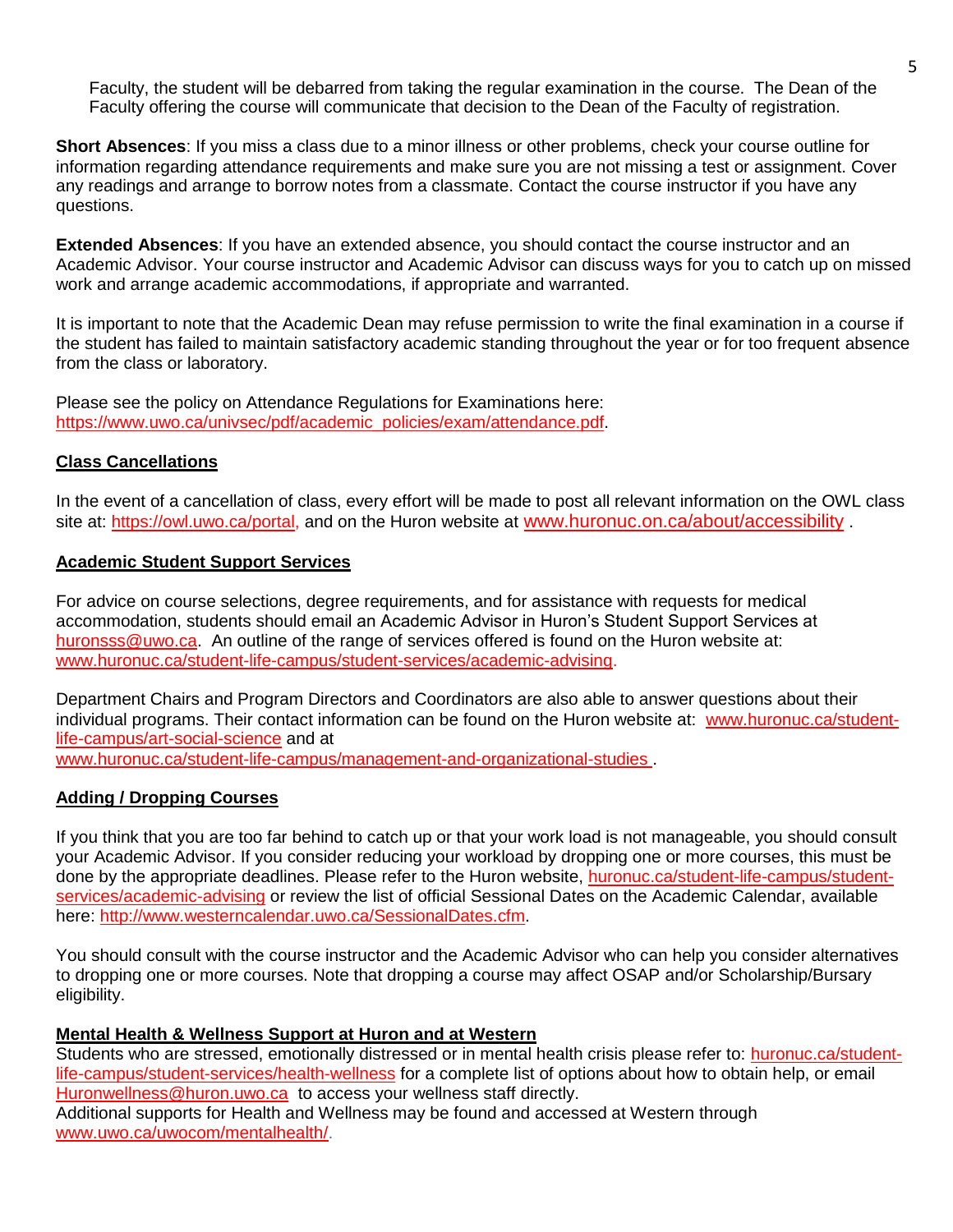Huron is committed to providing a safe, welcoming campus for students, staff and faculty by providing confidential assistance to those who have personal safety concerns. Providing a safe and welcoming campus for students, staff and faculty is one of Huron's top priorities.

The Student Emergency Response Team (SERT) provides medical response to 9-1-1 calls on Main, Brescia and Huron campuses which operates 24 hours a day, 7 days a week during the academic year. SERT is dispatched through the campus community Police Service (CCPS) to any medical emergency on campus at (519) 661-3300. For more information about SERT please visit: [sert.uwo.ca/about-sert/about-sert/.](https://sert.uwo.ca/about-sert/about-sert/)

#### **Statement on Academic Integrity**

The International Centre for Academic Integrity defines academic integrity as "a commitment, even in the face of adversity, to five fundamental values: honesty, trust, fairness, respect, and responsibility. From these values flow principles of behaviour that enable academic communities to translate ideals to action." (CAI Fundamental Values Project, 1999).

A lack of academic integrity is indicated by such behaviours as the following:

- Cheating on tests;
- Fraudulent submissions online:
- Plagiarism in papers submitted (including failure to cite and piecing together unattributed sources);
- Unauthorized resubmission of course work to a different course;
- Helping someone else cheat;
- Unauthorized collaboration;
- Fabrication of results or sources:
- Purchasing work and representing it as one's own.

#### **Academic Integrity: Importance and Impact**

Being at university means engaging with a variety of communities in the pursuit and sharing of knowledge and understanding in ways that are clear, respectful, efficient, and productive. University communities have established norms of academic integrity to ensure responsible, honest, and ethical behavior in the academic work of the university, which is best done when sources of ideas are properly and fully acknowledged and when responsibility for ideas is fully and accurately represented.

In the academic sphere, unacknowledged use of another's work or ideas is not only an offence against the community of scholars and an obstacle to academic productivity. It may also be understood as fraud and may constitute an infringement of legal copyright.

A university is a place for fulfilling one's potential and challenging oneself, and this means rising to challenges rather than finding ways around them. The achievements in an individual's university studies can only be fairly evaluated quantitatively through true and honest representation of the actual learning done by the student. Equity in assessment for all students is ensured through fair representation of the efforts by each.

Acting with integrity at university constitutes a good set of practices for maintaining integrity in later life. Offences against academic integrity are therefore taken very seriously as part of the university's work in preparing students to serve, lead, and innovate in the world at large.

A university degree is a significant investment of an individual's, and the public's, time, energies, and resources in the future, and habits of academic integrity protect that investment by preserving the university's reputation and ensuring public confidence in higher education.

**Students found guilty of plagiarism will suffer consequences ranging from a grade reduction to failure in the course to expulsion from the university. In addition, a formal letter documenting the offence will be filed in the Dean's Office, and this record of the offence will be retained in the Dean's Office for the duration of the student's academic career at Huron University College.**

#### **Statement on Academic Offences**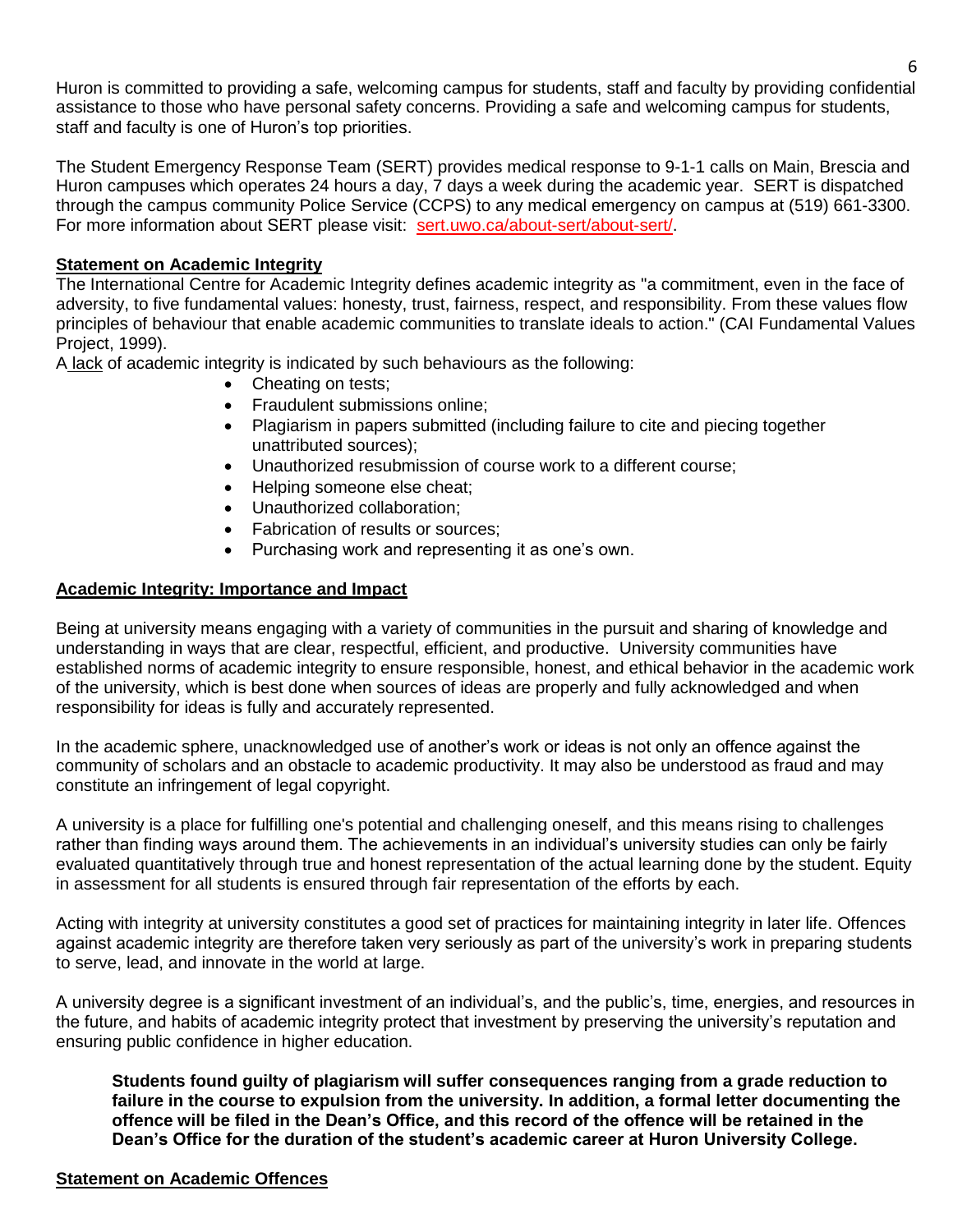Scholastic offences are taken seriously and students are directed to read the appropriate policy, specifically, the definition of what constitutes a Scholastic Offence, as per the Academic Calendar: [http://www.westerncalendar.uwo.ca/PolicyPages.cfm?PolicyCategoryID=1&Command=showCategory&Selected](http://www.westerncalendar.uwo.ca/PolicyPages.cfm?PolicyCategoryID=1&Command=showCategory&SelectedCalendar=Live&ArchiveID=#SubHeading_189) [Calendar=Live&ArchiveID=#SubHeading\\_189](http://www.westerncalendar.uwo.ca/PolicyPages.cfm?PolicyCategoryID=1&Command=showCategory&SelectedCalendar=Live&ArchiveID=#SubHeading_189) .

### **Turnitin.com**

All required papers may be subject to submission for textual similarity review to the commercial plagiarism detection software under license to the University for a detection of plagiarism. All papers submitted for such checking will be included as source documents in the reference database for the purpose of detecting plagiarism of papers subsequently submitted to the system. Use of the service is subject to the licensing agreement, currently between Western University and Turnitin.com.

#### **Computer-Marked Tests/exams**

Computer-marked multiple-choice tests and/or exams may be subject to submission for similarity review by software that will check for unusual coincidences in answer patterns that may indicate cheating.

### **Clickers**

Personal Response Systems ("clickers") may be used in some classes. If clickers are to be used in a class, it is the responsibility of the student to ensure that the device is activated and functional. Students must see their instructor if they have any concerns about whether the clicker is malfunctioning. Students must use only their own clicker. If clicker records are used to compute a portion of the course grade:

- the use of somebody else's clicker in class constitutes a scholastic offence
- the possession of a clicker belonging to another student will be interpreted as an attempt to commit a scholastic offence.

#### **Policy on "Special" Accommodation**

Students who require **special** accommodation for tests and/or other course components must make the appropriate arrangements with the Student Development Centre (SDC). Further details concerning policies and procedures may be found at: <http://www.sdc.uwo.ca/ssd/index.html> .

#### **Policy on "Academic" Accommodation - Medical / Non-Medical Grounds**

Students who require academic accommodation for tests and/or other course components must make the appropriate arrangements with the Student Development Centre (SDC). Further details concerning policies and procedures may be found at: [http://www.sdc.uwo.ca/ssd/index.html.](http://www.sdc.uwo.ca/ssd/index.html)

#### **(a) Medical Grounds for assignments** *worth 10% or more of final grade***: Go directly to Huron Support Services/ Academic Advising, or email [huronsss@uwo.ca](mailto:huronsss@uwo.ca)** .

University Senate policy, which can be found at,

[https://www.uwo.ca/univsec/pdf/academic\\_policies/appeals/accommodation\\_medical.pdf](https://www.uwo.ca/univsec/pdf/academic_policies/appeals/accommodation_medical.pdf) , requires that all student requests for accommodation on medical grounds for assignments worth 10% or more of the final grade be made directly to the academic advising office of the home faculty (for Huron students, the "home faculty" is Huron), with supporting documentation in the form (minimally) of the Senate-approved Student Medical Certificate found at: [https://www.uwo.ca/univsec/pdf/academic\\_policies/appeals/medicalform.pdf](https://www.uwo.ca/univsec/pdf/academic_policies/appeals/medicalform.pdf) .

The documentation is submitted in confidence and will not be shown to instructors. The advisors will contact the instructor when the medical documentation is received, and will outline the severity and duration of the medical challenge as expressed on the Student Medical Certificate and in any other supporting documentation. The student will be informed that the instructor has been notified of the presence of medical documentation, and will be instructed to work as quickly as possible with the instructor on an agreement for accommodation.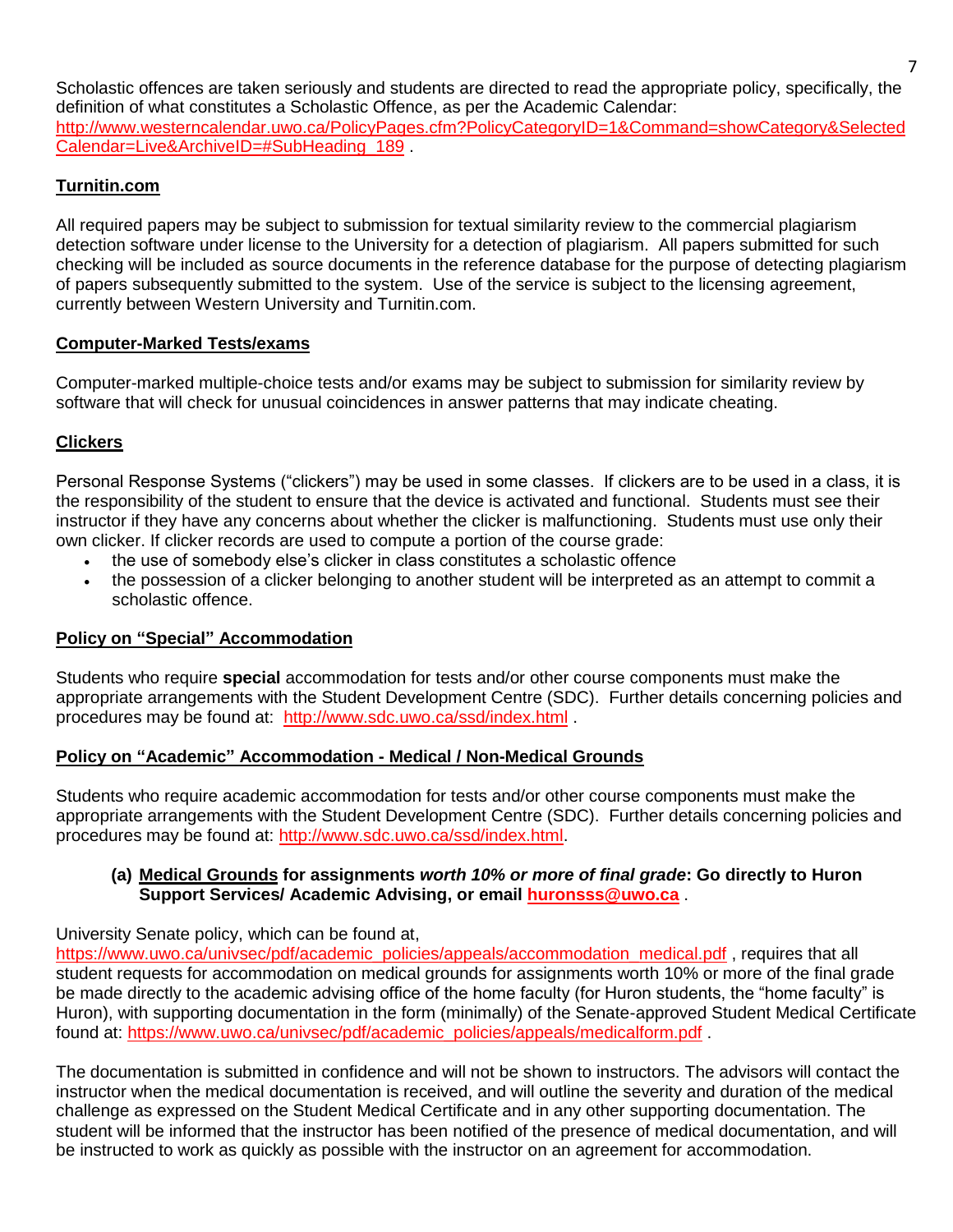The instructor will not normally deny accommodation where appropriate medical documentation is in place and where the duration it describes aligns with the due date(s) of assignment(s). Before denying a request for accommodation on medical grounds, the instructor will consult with the Dean. The instructor's decision is appealable to the Dean.

### **(b) Accommodation on Medical Grounds for assignments worth** *less than 10%* **of final grade: Consult Instructor Directly**

When seeking accommodation on medical grounds for assignments worth less than 10% of the final course grade, the student should contact the instructor directly. The student need only share broad outlines of the medical situation. The instructor **may** require the student to submit documentation to the academic advisors, in which case she or he will advise the student and inform the academic advisors to expect documentation. The instructor may not collect medical documentation. The advisors will contact the instructor when the medical documentation is received, and will outline the severity and duration of the medical challenge as expressed on the Student Medical Certificate and in any other supporting documentation. The student will be informed that the instructor has been notified of the presence of medical documentation, and will be instructed to work as quickly as possible with the instructor on an agreement for accommodation.

The instructor will not normally deny accommodation where appropriate medical documentation is in place and where the duration it describes aligns with the due date(s) of assignment(s). Before denying a request for accommodation on medical grounds, the instructor will consult with the Dean. The instructor's decision is appealable to the Dean.

### **(c) Non-Medical Grounds: Consult your Instructor directly.**

Where the grounds for seeking accommodation are not medical, the student should contact the instructor directly. Late penalties may apply at the discretion of the instructor. Apart from the exception noted below, academic advisors will not be involved in the process of accommodation for non-medical reasons.

Where a student seeks accommodation on non-medical grounds where confidentiality is a concern, the student should approach an academic advisor with any documentation available. The advisors will contact the instructor after the student's request is received, and will outline the severity and duration of the challenge without breaching confidence. The student will be informed that the instructor has been notified that significant circumstances are affecting or have affected the student's ability to complete work, and the student will be instructed to work as quickly as possible with the instructor on an agreement for accommodation. Before denying a request for accommodation where documentation has been submitted to an academic advisor, the instructor will consult with the Dean. The instructor's decision is appealable to the Dean.

### **Requests for Academic Consideration Using the Self-Reported Absence Form**

The full Policy on Academic Consideration for student Absences – Undergraduate Students in First Entry Programs is available at:

[https://www.uwo.ca/univsec/pdf/academic\\_policies/appeals/Academic\\_Consideration\\_for\\_absences.pdf](https://www.uwo.ca/univsec/pdf/academic_policies/appeals/Academic_Consideration_for_absences.pdf)

Students who experience an unexpected illness or injury or an extenuating circumstance (48 hours or less) that is sufficiently severe to temporarily render them unable to meet academic requirements (e.g., attending lectures or labs, writing tests or midterm exams, completing and submitting assignments, participating in presentations) should self-declare using the online Self-Reported Absence portal. This option should be used in situations where the student expects to resume academic responsibilities within 48 hours or less.

The following conditions are in place for self-reporting of medical or extenuating circumstances:

**a**. students will be allowed **a maximum of two self-reported absences** between September and April and one self-reported absence between May and August;

**b.** any absences in excess of the number designated in clause a above, regardless of duration, will require students to present a **Student Medical Certificate (SMC**), signed by a licensed medical or mental health